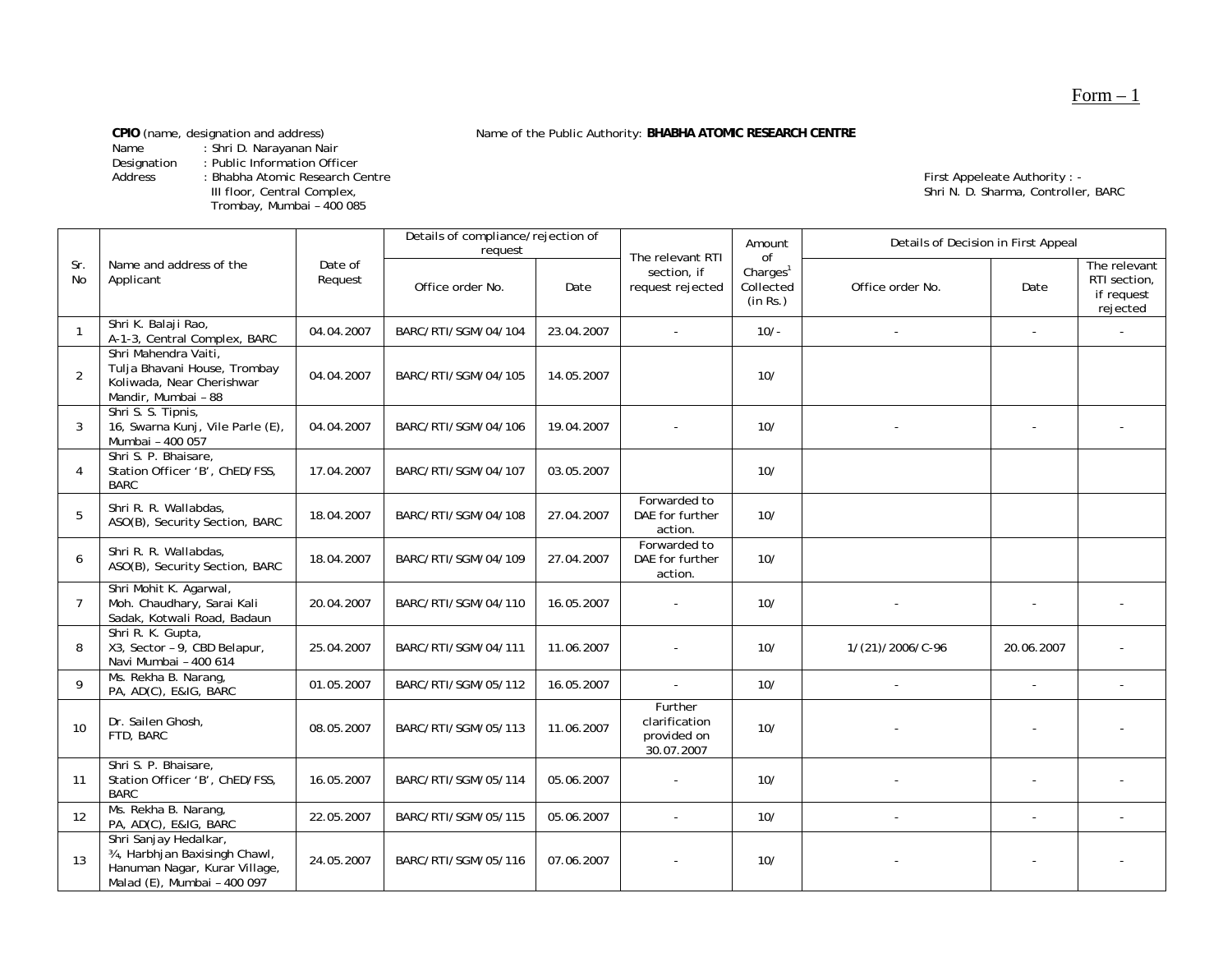|           |                                                                                                              |                    | Details of compliance/rejection of |            |                                                     | Amount                                              | Details of Decision in First Appeal                                         |            |                                                        |
|-----------|--------------------------------------------------------------------------------------------------------------|--------------------|------------------------------------|------------|-----------------------------------------------------|-----------------------------------------------------|-----------------------------------------------------------------------------|------------|--------------------------------------------------------|
| Sr.<br>No | Name and address of the<br>Applicant                                                                         | Date of<br>Request | request<br>Office order No.        | Date       | The relevant RTI<br>section, if<br>request rejected | of<br>Charles <sup>1</sup><br>Collected<br>(in Rs.) | Office order No.                                                            | Date       | The relevant<br>RTI section,<br>if request<br>rejected |
| 14        | Shri J. K. Ganchandani,<br>Flat No. 33/1, New Sarvodaya<br>CHS Ltd., R.C. Road, Chembur,<br>Mumbai - 400 071 | 28.05.2007         | BARC/RTI/SGM/05/117                | 22.06.2007 |                                                     | 10/                                                 |                                                                             |            |                                                        |
| 15        | Ms. Sharmishtha Swami,<br>House No. 2732/204 Tri Nagar,<br>Delhi - 110035                                    | 28.05.2007         | BARC/RTI/SGM/05/118                | 22.06.2007 |                                                     | 10/                                                 |                                                                             |            |                                                        |
| 16        | Shri Vadakkappat Hareesh,<br>'Harisree Nilayam',<br>Punchappadam, Palakkad,<br>Kerala - 678 634              | 30.05.2007         | BARC/RTI/SGM/05/119                | 13.07.2007 |                                                     | 10/                                                 |                                                                             |            |                                                        |
| 17        | Smt. Geeta B. Dhotre,<br>Umela Park, A-201, Sakainagar,<br>Naigaon (W), Tal. Vasai, Dist.<br>Thane           | 25.05.2007         | BARC/RTI/SGM/05/120                | 13.07.2007 |                                                     | 10/                                                 |                                                                             |            |                                                        |
| 18        | Shri Ramesh Chander,<br>D-72, Sector 12, Noida, New<br>Delhi                                                 | 06.06.2007         | BARC/RTI/SGM/06/121                | 28.06.2007 |                                                     | 10/                                                 |                                                                             |            |                                                        |
| 19        | Shri Mahendra Vaiti,<br>Tulja Bhavani House, Trombay<br>Koliwada, Near Cherishwar<br>Mandir, Mumbai - 88     | 08.06.2007         | BARC/RTI/SGM/06/122                | 28.06.2007 |                                                     | 10/                                                 |                                                                             |            |                                                        |
| 20        | Shri Mahendra Vaiti,<br>Tulja Bhavani House, Trombay<br>Koliwada, Near Cherishwar<br>Mandir, Mumbai - 88     | 25.06.2007         | BARC/RTI/SGM/06/123                | 23.07.2007 |                                                     | 10/                                                 |                                                                             |            |                                                        |
| 21        | Shri Mahendra Vaiti,<br>Tulja Bhavani House, Trombay<br>Koliwada, Near Cherishwar<br>Mandir, Mumbai - 88     | 25.06.2007         | BARC/RTI/SGM/06/124                | 30.08.2007 |                                                     | 10/                                                 |                                                                             |            |                                                        |
|           | Shri Mahendra Vaiti,<br>Tulja Bhavani House, Trombay<br>Koliwada, Near Cherishwar<br>Mandir, Mumbai - 88     | 10.01.2008         | BARC/RTI/SGM/06/124                | 07.02.2008 |                                                     | 10/                                                 | (First Appeal dated<br>$01.\dot{0}\dot{3}.2008$<br>BARC/RTI/2007/06/124/602 | 27.03.2008 |                                                        |
| 22        | Shri Swagata Mukherjee<br>G/403/125                                                                          | 26.06.2007         | BARC/RTI/SGM/06/125                | 18.07.2007 | $\sim$                                              | 10/                                                 | BARC/RTI/SGM/06/125/1245                                                    | 23.08.2007 | L,                                                     |
| 23        | Shri M. C. Rajan<br>Retired Assistant, BARC<br>NG/303/242                                                    | 29.06.2007         | BARC/RTI/SGM/06/126                | 31.07.2007 |                                                     | 10/                                                 |                                                                             |            |                                                        |
| 24        | Dr. (Smt) Era Jain, TAPS<br>Hospital                                                                         | 28.06.2007         | BARC/RTI/2007/07/127               | 20.07.2007 |                                                     | $10/-$                                              |                                                                             | $\sim$     |                                                        |
| 25        | Shri R. Kandaswamy, T/C,<br>KARP/BARC (F), Kalpakkam                                                         | 03.07.2007         | BARC/RTI/2007/07/128               | 20.07.2007 |                                                     | Cash paid<br>at<br>Kalpakkam                        |                                                                             |            |                                                        |
| 26        | Shri Ashok Kumar,<br>Deoria, Uttar Pradesh                                                                   | 03.07.2007         | BARC/RTI/2007/07/129               | 20.08.2007 | ÷.                                                  | $10/-$                                              | BARC/RTI/2007/07/129/1417/<br>93857                                         | 24.09.2007 | $\overline{a}$                                         |
| 27        | Shri Gopinath, Jayanagar,<br>Mysore                                                                          | 11.07.2007         | BARC/RTI/2007/07/130               | 23.07.2007 | U/S 8(1)(j)                                         | $10/-$                                              |                                                                             |            |                                                        |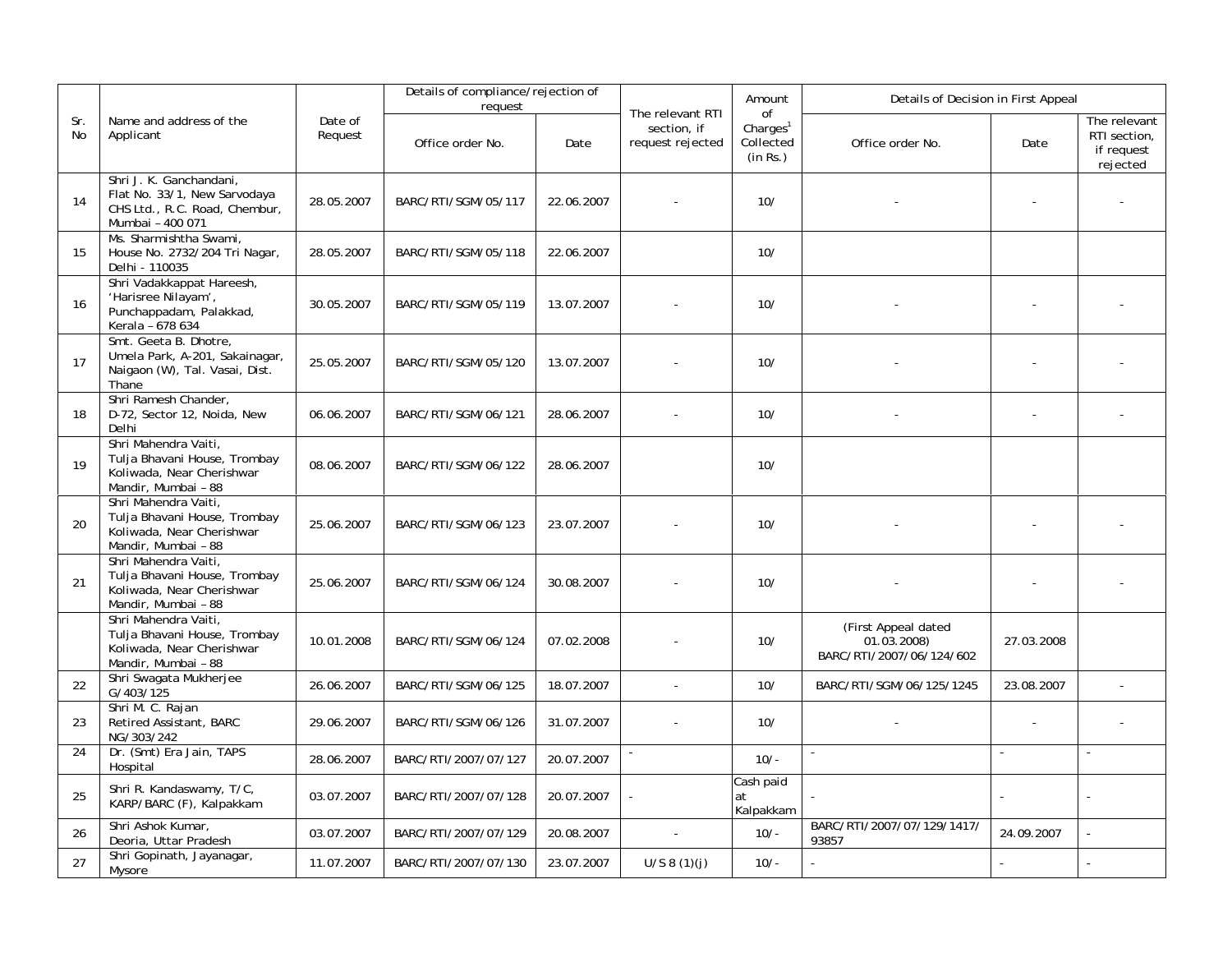|           |                                                                        |                    | Details of compliance/rejection of                                                          |            |                                                        | Amount                                              | Details of Decision in First Appeal  |                     |                                                        |
|-----------|------------------------------------------------------------------------|--------------------|---------------------------------------------------------------------------------------------|------------|--------------------------------------------------------|-----------------------------------------------------|--------------------------------------|---------------------|--------------------------------------------------------|
| Sr.<br>No | Name and address of the<br>Applicant                                   | Date of<br>Request | request<br>Office order No.                                                                 | Date       | The relevant RTI<br>section, if<br>request rejected    | of<br>Charles <sup>1</sup><br>Collected<br>(in Rs.) | Office order No.                     | Date                | The relevant<br>RTI section,<br>if request<br>rejected |
| 28        | Shri K. Balaji Rao, SO/E, SIRD,<br>BARC.                               | 25.07.2007         | BARC/RTI/2007/07/131                                                                        | 16.08.2007 | Further query<br>dt.23.08.07<br>replied on<br>28.08.07 | $10/-$                                              |                                      |                     |                                                        |
| 29        | Shri Sushant J. Sawant,<br>Chembur, Mumbai                             | 25.07.2007         | BARC/RTI/2007/07/132                                                                        | 30.07.2007 | U/S 8(1)(j)                                            | $10/-$                                              |                                      | ÷,                  |                                                        |
| 30        | Shri Swagata Mukherjee<br>G/403/195                                    | 08.08.2007         | BARC/RTI/2007/08/133                                                                        | 17.08.2007 |                                                        | $10/-$                                              |                                      |                     |                                                        |
| 31        | Shri Kartar Singh,<br>Anushaktinagar, Mumbai                           | 06.08.2007         | BARC/RTI/2007/07/134                                                                        | 07.08.2007 | Information<br>provided by PIO,<br>VECC, Kolkata       | $10/-$                                              |                                      |                     |                                                        |
| 32        | Shri R. B. Halde & Mrs. Shalini<br>Halde, Mulund (E), Mumbai           | 14.08.2007         | BARC/RTI/2007/08/135                                                                        | 21.08.2007 | U/S 8(1)(j)                                            | $10/-$                                              |                                      |                     |                                                        |
| 33        | Shri R. R. Wallabhdas, ASO(B),<br><b>BARC</b>                          | 16.08.2007         | BARC/RTI/2007/08/136                                                                        | 30.08.2007 |                                                        | $10/-$                                              |                                      | $\sim$              | $\sim$                                                 |
| 34        | Shri Swagata Mukherjee<br>G/403/195                                    | 21.08.2007         | BARC/RTI/2007/08/137                                                                        | 05.09.2007 | ID Note sent to<br>DAE                                 | Fees paid<br>at DAE                                 |                                      |                     |                                                        |
| 35        | Shri Tushar Kansara, Andheri<br>(E.), Mumbai                           | 20.08.2007         | BARC/RTI/2007/08/139                                                                        | 07.09.2007 |                                                        | $10/-$                                              |                                      | ÷,                  |                                                        |
| 36        | Shri Samir Kundu, SO/D, VECC,<br>Kolkata                               | 17.09.2007         | BARC/RTI/2007/09/140                                                                        | 21.09.2007 |                                                        | $10/-$                                              |                                      |                     |                                                        |
| 37        | Shri Mohammed Farooque,<br>Cheeta Camp, Trombay                        | 05.09.2007         | BARC/RTI/2007/09/141                                                                        | 06.09.2007 | Query forwarded<br>to PIO, DCS&EM                      | $\sim$ $\sim$                                       |                                      |                     |                                                        |
| 38        | Shri Govind Sharma, Anushakti<br>Nagar                                 | 06.09.2007         | BARC/RTI/2007/09/142                                                                        | 07.09.2007 | U/S 8(1)(j)                                            | u.                                                  |                                      |                     |                                                        |
| 39        | Shri N. D. Patankar,<br>SO/C, A&CED                                    | 11.09.2007         | BARC/RTI/2007/09/143                                                                        | 28.09.2007 |                                                        | 10/                                                 |                                      | ÷,                  | $\sim$                                                 |
| 40        | Shri D. V. Shirke,<br>ASO, BARC                                        | 27.09.2007         | BARC/RTI/2007/09/144                                                                        | 09.10.2007 | U/S 8(1)(j)                                            | 10/                                                 | BARC/RTI/2007/09/144/1732            | 15.11.2007          |                                                        |
| 41        | Smt. Seema Chishti,<br>Indian Express.                                 | 27.09.2007         | BARC/RTI/2007/09/145                                                                        | 09.10.2007 | Reply through E-<br>mail sent to DAE                   | Fees paid<br>at DAE                                 |                                      | $\mathbf{r}$        |                                                        |
| 42        | Shri P. G. Gajre, Architect,<br>SO/E, G/401/363, A&CED,<br><b>BARC</b> | 05.09.2007         | BARC/RTI/2007/04/106<br>(Complaint against<br>information provided to<br>Shri S. S. Tipnis) | 30.10.2007 |                                                        | $\sim$ $\sim$                                       | $\overline{a}$                       | $\sim$              | $\sim$                                                 |
| 43        | Shri K. V. Nazare, Pvt.<br>Secretary (NS), A&CED, BARC                 | 01.10.2007         | BARC/RTI/2007/10/146                                                                        | 31.10.2007 |                                                        | 10/                                                 | BARC/RTI/2007/10/146/1838/<br>117059 | 03.12.2007          |                                                        |
| 44        | Shri Sudhir Babu, SO/G, DRHR                                           | 05.10.2007         | BARC/RTI/2007/10/147                                                                        | 15.10.2007 | Further query<br>replied on<br>08.11.07                | 10/                                                 |                                      | ÷,                  |                                                        |
| 45        | Shri Sumeet M. Samani,<br>Goregaon (E), Mumbai                         | 05.10.2007         | BARC/RTI/2007/10/148                                                                        | 30.10.2007 |                                                        | 10/                                                 |                                      | $\overline{a}$      |                                                        |
| 46        | Shri Dev Ashish Bhattacharya,<br>New Delhi                             | 11.10.2007         | BARC/RTI/2007/10/149                                                                        | 31.10.2007 | $\sim$                                                 | Fees paid<br>at Min.<br>of Home<br>Affairs          |                                      | $\bar{\phantom{a}}$ | $\blacksquare$                                         |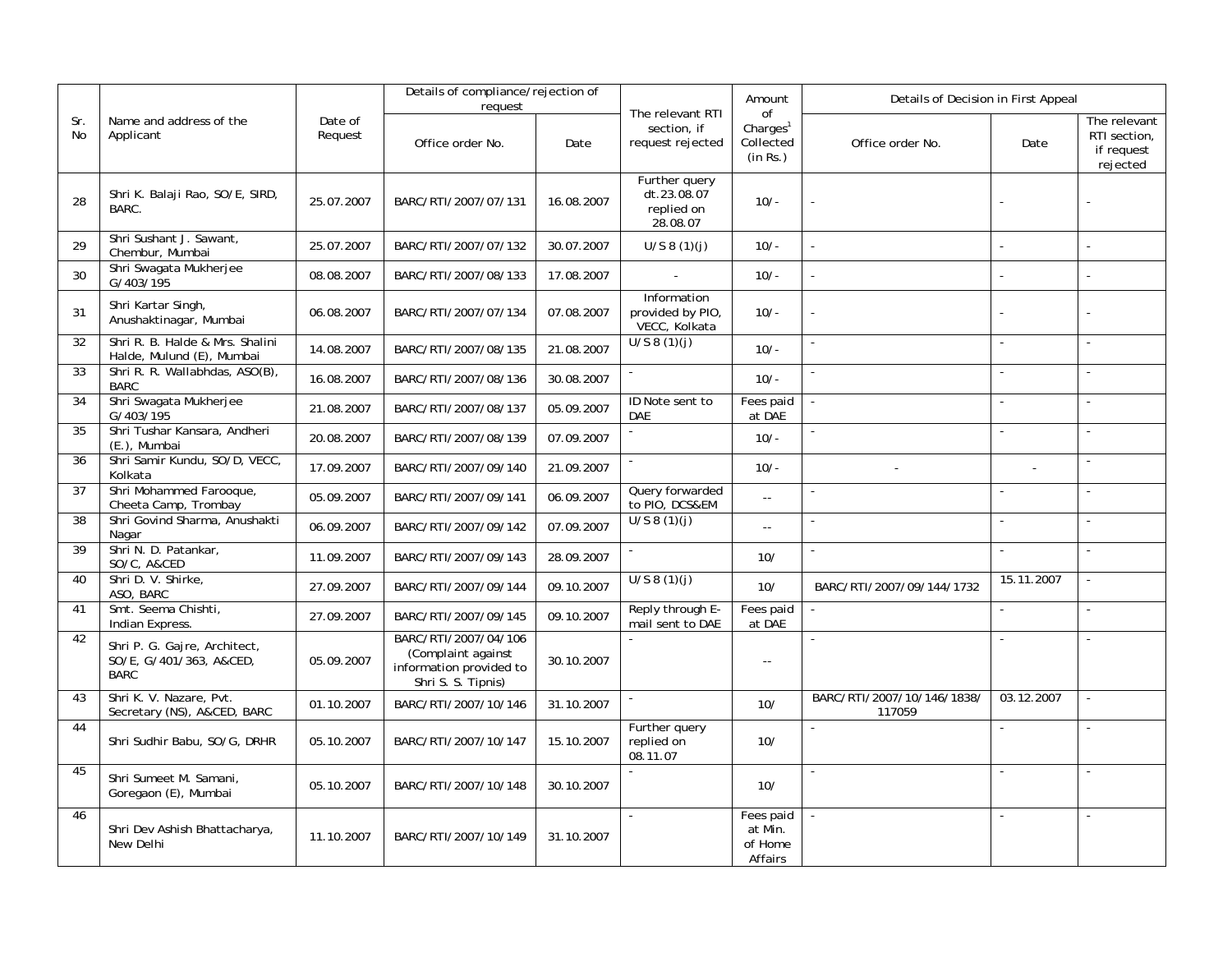|           |                                                                        |                    | Details of compliance/rejection of |            |                                                     | Amount                                              | Details of Decision in First Appeal |                          |                                                        |
|-----------|------------------------------------------------------------------------|--------------------|------------------------------------|------------|-----------------------------------------------------|-----------------------------------------------------|-------------------------------------|--------------------------|--------------------------------------------------------|
| Sr.<br>No | Name and address of the<br>Applicant                                   | Date of<br>Request | request<br>Office order No.        | Date       | The relevant RTI<br>section, if<br>request rejected | 0f<br>Charles <sup>1</sup><br>Collected<br>(in Rs.) | Office order No.                    | Date                     | The relevant<br>RTI section,<br>if request<br>rejected |
| 47        | Shri D. V. Shirke,<br>ASO, BARC.                                       | 08.10.2007         | BARC/RTI/2007/10/150               | 23.10.2007 | $\sim$                                              | 10/                                                 |                                     | $\sim$                   |                                                        |
| 48        | Shri Atul c. Tawde,<br>Goregaon (E), Mumbai -400 063                   | 08.10.2007         | BARC/RTI/2007/10/151               | 05.11.2007 | $\sim$                                              | 10/                                                 | BARC/RTI/2007/10/151/1918           | 11.12.2007               |                                                        |
| 49        | Shri David Peter,<br>31, Gandaki, Anushakti Nagar,<br>Mumbai - 400 094 | 11.10.2007         | BARC/RTI/2007/10/152               | 26.10.2007 | $U/S 8(1)(e)$ &<br>(j)                              | $\sim$ $\sim$                                       |                                     |                          |                                                        |
| 50        | Shri P. Venkateswaran,<br>Kalpakkam.                                   | 12.10.2007         | BARC/RTI/2007/10/153               | 24.10.2007 | $\sim$                                              | Fees paid<br>at<br>Kalpakkam                        |                                     | $\sim$                   |                                                        |
| 51        | Smt. Namrata Y. Devare,<br>Andheri                                     | 16.10.2007         | BARC/RTI/2007/10/154               | 16.11.2007 |                                                     | 10/                                                 |                                     |                          |                                                        |
| 52        | Shri Mandar H. Ambavane,<br>Shahapur, Dist - Thane                     | 16.10.2007         | BARC/RTI/2007/10/155               | 07.11.2007 |                                                     | 10/                                                 |                                     |                          |                                                        |
| 53        | Shri Dattatraya V. Markale,<br>Tarapur, Palghar.                       | 22.10.2007         | BARC/RTI/2007/10/156               | 22.11.2007 | $\sim$                                              | 10/                                                 |                                     | $\sim$                   | $\sim$                                                 |
| 54        | Shri S. V. Kulkarni,<br>T/F, RTD, BARC                                 | 30.10.2007         | BARC/RTI/2007/10/157               | 31.10.2007 | $\sim$                                              | 10/                                                 | $\bar{a}$                           | $\mathbf{r}$             | $\sim$                                                 |
| 55        | Shri A. C. Tawade, Goregaon                                            | 30.10.2007         | BARC/RTI/2007/10/158               | 27.11.2007 |                                                     | 10/                                                 | BARC/RTI/2007/10/158/1917           | 11.12.2007               |                                                        |
| 56        | Shri Swagata Mukherjee,<br>Anushaktinagar                              | 30.10.2007         | BARC/RTI/2007/11/159               | 22.11.2007 | $\sim$                                              | Fees paid<br>at DAE                                 |                                     | $\overline{\phantom{a}}$ | $\overline{a}$                                         |
| 57        | Shri K. V. Nazare,<br>PS(NS), A&CED, BARC                              | 02.11.2007         | BARC/RTI/2007/11/160               | 07.11.2007 | $\sim$                                              | 10/                                                 | $\mathbf{r}$                        | $\bar{\phantom{a}}$      | $\mathbf{r}$                                           |
| 58        | Shri S. Ahmed, Narora, UP                                              | 13.11.2007         | BARC/RTI/2007/11/161               | 26.11.2007 |                                                     | Fees paid<br>at NPCIL                               | Appeal forwarded to NPCIL           | 28.02.2008               |                                                        |
| 59        | Shri Yashwant G.,<br>Sr. Res. Fellow,<br>TPPED, BARC                   | 14.11.2007         | BARC/RTI/2007/11/162               | 07.12.2007 |                                                     | $10 + 44$                                           |                                     |                          |                                                        |
| 60        | Shri R. K. Gupta, Retired SO/<br>Engineer, BARC                        | 14.11.2007         | BARC/RTI/2007/11/163               | 30.11.2007 | $\sim$                                              | 10/                                                 |                                     | ÷,                       |                                                        |
| 61        | Shri Apurva Gandhi,<br>Ghatkoapr (E),<br>Mumbai.                       | 19.11.2007         | BARC/RTI/2007/11/164               | 22.11.2007 | Forwarded to<br>PIO, DPS for<br>disposal.           | $\overline{\phantom{a}}$                            |                                     | $\overline{a}$           | $\overline{a}$                                         |
| 62        | Shri M. G. Pednekar,<br>Fireman/B, FSS, BARC                           | 26.11.2007         | BARC/RTI/2007/11/165               | 28.12.2007 |                                                     | $10 + 40$                                           |                                     | $\bar{\phantom{a}}$      | $\overline{a}$                                         |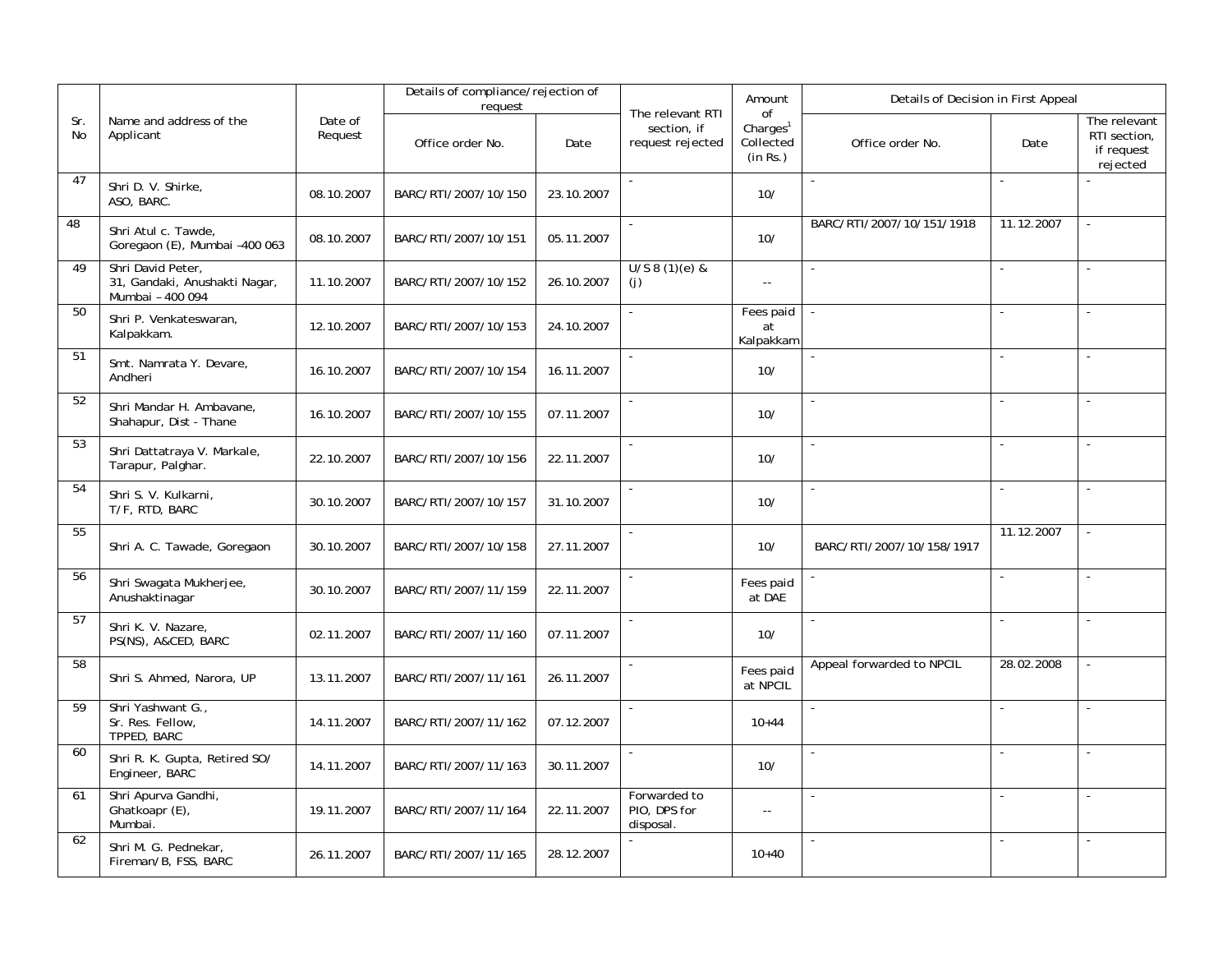|                 |                                                                                                                 |                    | Details of compliance/rejection of |            |                                                     | Amount                                                     | Details of Decision in First Appeal |                          |                                                        |
|-----------------|-----------------------------------------------------------------------------------------------------------------|--------------------|------------------------------------|------------|-----------------------------------------------------|------------------------------------------------------------|-------------------------------------|--------------------------|--------------------------------------------------------|
| Sr.<br>No       | Name and address of the<br>Applicant                                                                            | Date of<br>Request | request<br>Office order No.        | Date       | The relevant RTI<br>section, if<br>request rejected | of<br>Charles <sup>1</sup><br>Collected<br>(in Rs.)        | Office order No.                    | Date                     | The relevant<br>RTI section,<br>if request<br>rejected |
| 63              | Shri M. G. Pednekar,<br>Fireman/B, FSS, BARC                                                                    | 26.11.2007         | BARC/RTI/2007/11/166               | 18.12.2007 | $\blacksquare$                                      | $10+16$                                                    | BARC/RTI/2007/11/166/343/<br>17468  | 18.02.2008               |                                                        |
| 64              | Shri Manoj Pai,<br>Ahmedabad.                                                                                   | 10.12.2007         | BARC/RTI/2007/12/167               | 14.12.2007 | ID note sent to<br>PIO, DAE                         | Fees paid<br>at PMO's<br><b>PIO</b><br>Office.<br>N. Delhi | $\overline{a}$                      | $\overline{a}$           | $\mathbf{r}$                                           |
| 65              | Shri Sachin Kadam, Navi<br>Mumbai                                                                               | 12.12.2007         | BARC/RTI/2007/12/168               | 04.01.2008 | $\sim$                                              | 10/                                                        |                                     | $\mathbf{r}$             | $\sim$                                                 |
| 66              | Shri Atul Kumar Singh, Exec.<br>Officer, NFB, New Delhi                                                         | 14.12.2007         | BARC/RTI/2007/12/169               | 17.01.2008 |                                                     | 10/                                                        |                                     |                          |                                                        |
| 67              | Shri K. V. Jairaj, SA/E,<br>PESS/UED, BARC                                                                      | 20.12.2007         | BARC/RTI/2007/12/170               | 17.01.2008 | $\sim$                                              | $10+6$                                                     |                                     | $\sim$                   | $\sim$                                                 |
| 68              | Shri Santosh B. Kamble,<br>Hemavati D/5 New Mandala,<br>Anushakti Nagar, Trombay,<br>Mumbai - 400 094.          | 24.12.2007         | BARC/RTI/2007/12/171               | 14.01.2008 | $\mathbf{r}$                                        | 10/                                                        |                                     | $\overline{\phantom{a}}$ |                                                        |
| 69              | Shri Tushar P. More, At Post:<br>Shreeram Nagar, Pachora Road,<br>Jamner, TAI: Jamner, Dist:<br>Jalgaon 424 206 | 24.12.2007         | BARC/RTI/2007/12/172               | 22.01.2008 |                                                     | 10/                                                        |                                     | $\overline{\phantom{a}}$ |                                                        |
| 70              | Mrs. Sonal Parag Kamat, D/6<br>Shri Puja Soc., Off. Sayani<br>Road, Prabhadevi, Mumbai- 25                      | 24.12.2007         | BARC/RTI/2007/12/173               | 04.01.2008 | $\sim$                                              | 10/                                                        |                                     | ÷,                       |                                                        |
| 71              | Shri Vijay Samant, Bardez, Goa                                                                                  | 31.12.2007         | BARC/RTI/2007/12/174               | 29.01.2008 | $\sim$                                              | 10/                                                        | $\overline{a}$                      | $\overline{\phantom{a}}$ |                                                        |
| $\overline{72}$ | Smt. Rajalakshmi Menon,<br>Andheri (E), Mumbai-72                                                               | 07.01.2008         | BARC/RTI/2007/01/175               | 30.01.2008 | $\sim$                                              | 10/                                                        |                                     | $\overline{\phantom{a}}$ | $\sim$                                                 |
| 73              | Shri Gunesh M. Beri, Deonar,<br>Mumbai                                                                          | 14.01.2008         | BARC/RTI/2007/01/176               | 24.01.2008 | $\overline{a}$                                      | 10/                                                        |                                     | $\overline{a}$           | $\sim$                                                 |
| 74              | Shri Nitesh M. Borhade,<br>Ghatkopar (W), Mumbai-76                                                             | 17.01.2008         | BARC/RTI/2007/01/177               | 31.01.2008 |                                                     | 10/                                                        |                                     | $\overline{\phantom{a}}$ |                                                        |
| 75              | Shri M.G. Pednekar, Fireman/B,<br>FSS/BARC                                                                      | 21.01.2008         | BARC/RTI/2007/01/178               | 07.02.2008 |                                                     | 10/                                                        | BARC/RTI/2007/01/178/605/<br>33060  | 28.03.2008               |                                                        |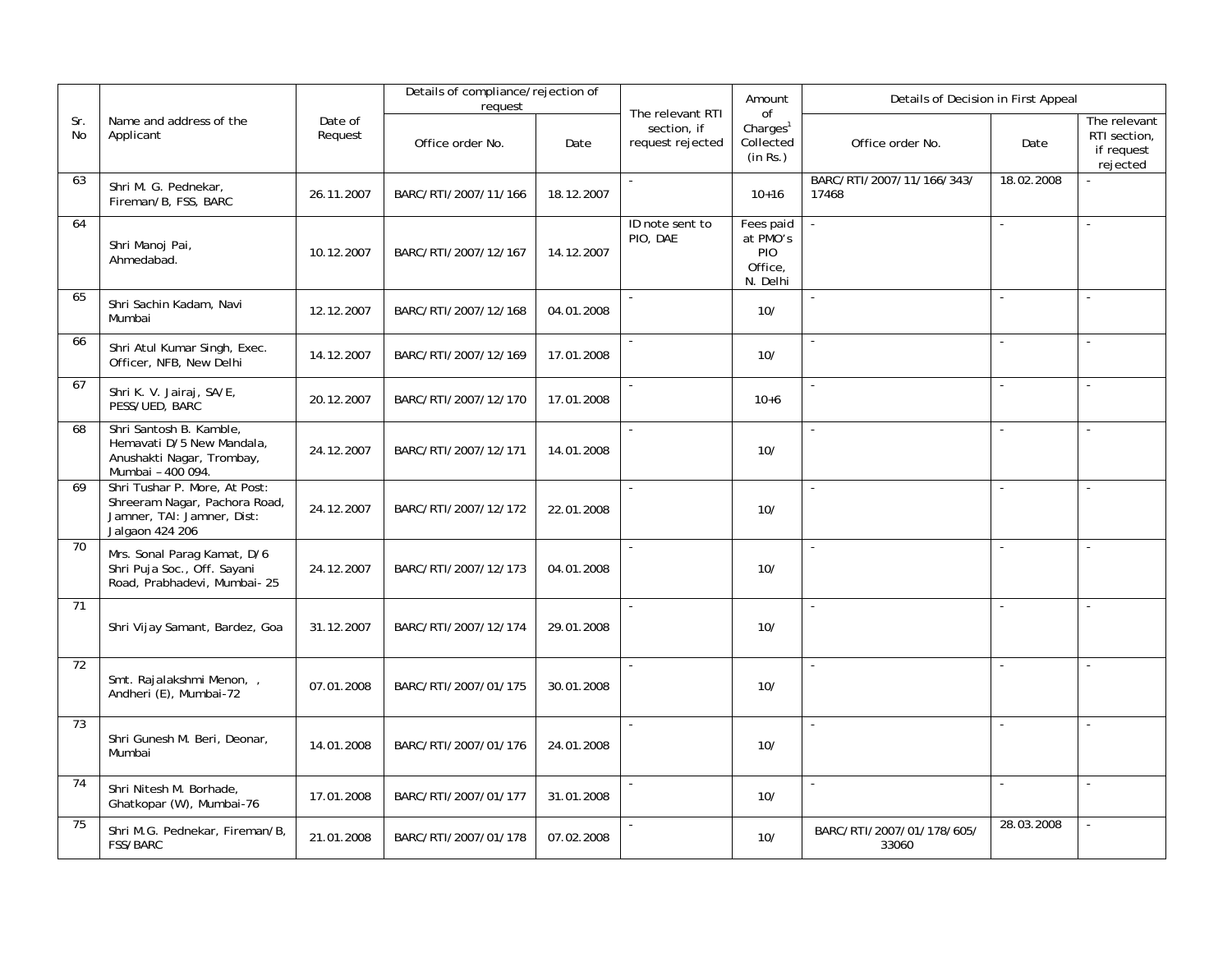|           |                                                                                                                                                                                                                                                                                                                                                                                                                                                                                                    |                    | Details of compliance/rejection of<br>request |            |                                                     | Amount                                              | Details of Decision in First Appeal |                |                                                        |
|-----------|----------------------------------------------------------------------------------------------------------------------------------------------------------------------------------------------------------------------------------------------------------------------------------------------------------------------------------------------------------------------------------------------------------------------------------------------------------------------------------------------------|--------------------|-----------------------------------------------|------------|-----------------------------------------------------|-----------------------------------------------------|-------------------------------------|----------------|--------------------------------------------------------|
| Sr.<br>No | Name and address of the<br>Applicant                                                                                                                                                                                                                                                                                                                                                                                                                                                               | Date of<br>Request | Office order No.                              | Date       | The relevant RTI<br>section, if<br>request rejected | 0f<br>Charles <sup>1</sup><br>Collected<br>(in Rs.) | Office order No.                    | Date           | The relevant<br>RTI section,<br>if request<br>rejected |
| 76        | Shri Sanjiban De, Shift-charge-<br>Engineer, Dhruva, BARC                                                                                                                                                                                                                                                                                                                                                                                                                                          | 18.01.2008         | BARC/RTI/2007/01/179                          | 18.02.2008 | $\blacksquare$                                      | 10/                                                 | BARC/RTI/2007/01/179/712            | 09.04.2008     |                                                        |
| 77        | Shri P.P. Achrekar, Driver SG<br>(LVD), BARC                                                                                                                                                                                                                                                                                                                                                                                                                                                       | 22.01.2008         | BARC/RTI/2007/01/180                          | 31.01.2008 |                                                     | 10/                                                 |                                     | $\overline{a}$ |                                                        |
| 78        | Shri M.G. Pednekar, F/B,<br>FSS/Ch.E.D, BARC                                                                                                                                                                                                                                                                                                                                                                                                                                                       | 22.01.2008         | BARC/RTI/2007/01/181                          | 13.02.2008 |                                                     | 10/                                                 | BARC/RTI/2007/01/181/612/<br>33415  | 28.03.2008     |                                                        |
| 79        | Shri A.S. Rawat, ASO(A), BARC                                                                                                                                                                                                                                                                                                                                                                                                                                                                      | 01.02.2008         | BARC/RTI/2007/02/182                          | 13.02.2008 |                                                     | 10/                                                 | $\overline{a}$                      | ÷,             |                                                        |
| 80        | Shri Mohan Rawale, Parel,<br>Mumbai                                                                                                                                                                                                                                                                                                                                                                                                                                                                | 04.02.2008         | BARC/RTI/2007/02/183                          | 08.05.2008 | $\overline{a}$                                      | $10+6$                                              | $\overline{a}$                      | $\overline{a}$ | $\mathbf{r}$                                           |
| 81        | Shri Yashwant G.,<br>Dombivili                                                                                                                                                                                                                                                                                                                                                                                                                                                                     | 06.02.2008         | BARC/RTI/2007/02/184                          | 04.03.2008 |                                                     | $10 + 26$                                           |                                     | $\overline{a}$ |                                                        |
| 82        | Shri N.N. Suresh Kumar,<br>Computer Divn., BARC                                                                                                                                                                                                                                                                                                                                                                                                                                                    | 08.02.2008         | BARC/RTI/2007/02/185                          | 18.03.2008 |                                                     | $10+12$                                             |                                     |                |                                                        |
| 83        | Shri Kamlesh Kumar, Computer<br>Divn., BARC                                                                                                                                                                                                                                                                                                                                                                                                                                                        | 08.02.2008         | BARC/RTI/2007/02/186                          | 28.02.2008 |                                                     | 10/                                                 |                                     | $\overline{a}$ | $\overline{a}$                                         |
| 84        | 1) Shri Mahendra S.<br>Bakare, H/A (CM)<br>HRRD, TSH<br>2) Shri Anil Kumar V.K.,<br>H/A(CM) HRDD, TSH<br>3) Shri Aurif Masih,<br>H/A (CM), HRDD, TSH<br>4) Shri Suraj Kumar,<br>H/A (CM), NBH<br>5) Shri Shinde Ramchandra, B.,<br>H/A (CM), HRDD, TSH<br>6) Shri Sunil Kumar,<br>H/A(CM), HRDD<br>7) Shri Sachin Bhosale,<br>H/A (CM), HRDD<br>8) Gupta J.M.,<br>H/A(CM), HRDD<br>9) Gurav P.D.,<br>H/A (CM), HRDD<br>10) Abdul Jalfed,<br>H/A (CM)TSH<br>11) A. Venkatesan,<br>H/A(CM) HRDD, TSH | 08.02.08           | BARC/RTI/2007/02/187                          | 28.02.2008 | $\overline{\phantom{a}}$                            | $110/-$                                             |                                     | $\blacksquare$ | $\sim$                                                 |
| 85        | Shri R.M. Naik, LDC, Security<br>Section, BARC                                                                                                                                                                                                                                                                                                                                                                                                                                                     | 15.02.08           | BARC/RTI/2007/02/188                          | 27.02.2008 | $\blacksquare$                                      | 10/                                                 | $\blacksquare$                      | $\sim$         | $\sim$                                                 |
| 86        | Shri Suresh Kumar N.N.,<br>Computer Divn., BARC                                                                                                                                                                                                                                                                                                                                                                                                                                                    | 15.02.08           | BARC/RTI/2007/02/189                          | 28.04.2008 |                                                     | $10 + 38$                                           |                                     |                |                                                        |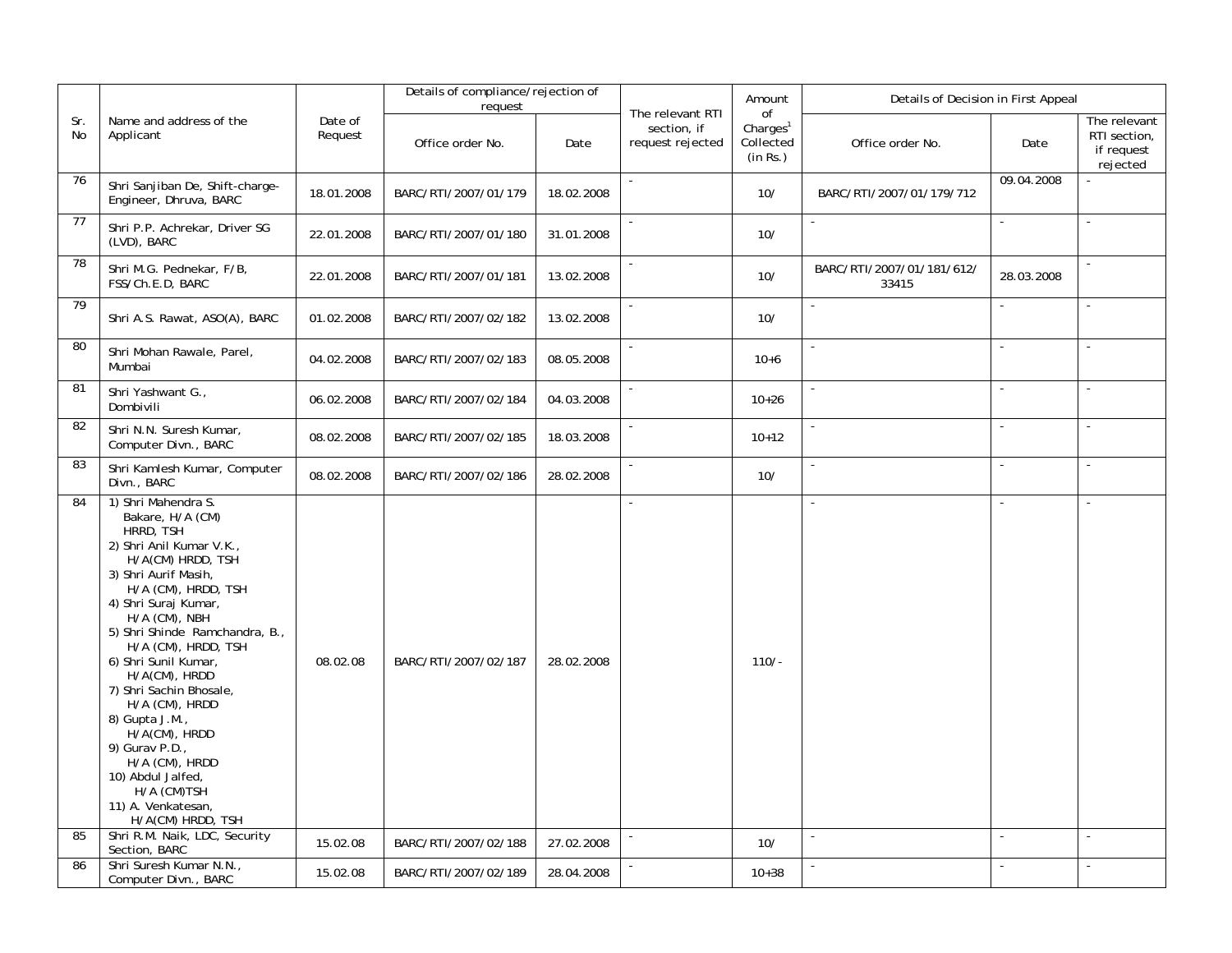|                 |                                                                                                                                |                    | Details of compliance/rejection of<br>request |            |                                                     | Amount                                              | Details of Decision in First Appeal |                          |                                                        |
|-----------------|--------------------------------------------------------------------------------------------------------------------------------|--------------------|-----------------------------------------------|------------|-----------------------------------------------------|-----------------------------------------------------|-------------------------------------|--------------------------|--------------------------------------------------------|
| Sr.<br>No       | Name and address of the<br>Applicant                                                                                           | Date of<br>Request | Office order No.                              | Date       | The relevant RTI<br>section, if<br>request rejected | of<br>Charles <sup>1</sup><br>Collected<br>(in Rs.) | Office order No.                    | Date                     | The relevant<br>RTI section,<br>if request<br>rejected |
| 87              | Shri Sankar S. Bhat, Advocate,<br>Bangalore-560 001                                                                            | 15.02.08           | BARC/RTI/2007/02/190                          | 10.03.2008 | $\omega$                                            | IPO<br>retained<br>by DAE                           | $\sim$                              | $\sim$                   |                                                        |
| $\overline{88}$ | Dr. A. Sankaranarayanan, 1,<br>Anand Bhavan, B.D. Road,<br>Mumbai - 26                                                         | 21.02.08           | BARC/RTI/2007/02/191                          | 14.03.2008 | $\sim$                                              | 10/                                                 | $\sim$                              | $\sim$                   | $\sim$                                                 |
| 89              | Shri K. Vijay Kumar,<br>RMP, Mysore                                                                                            | 03.03.08           | BARC/RTI/2007/03/192                          | CANCELLED  | $\blacksquare$                                      | Fees paid<br>at RMP,<br>Mysore                      |                                     | $\sim$                   | $\sim$                                                 |
| 90              | Shri S.N. Manjunatha,<br>RMP, Mysore                                                                                           | 03.03.08           | BARC/RTI/2007/03/193                          | 28.03.2008 | $\blacksquare$                                      | Fees paid<br>at RMP,<br>Mysore                      |                                     | $\sim$                   | ÷.                                                     |
| $\overline{91}$ | Shri R. Bharathan,<br>RMP, Mysore                                                                                              | 03.03.08           | BARC/RTI/2007/03/194                          | CANCELLED  | $\sim$                                              | Fees paid<br>at RMP,<br>Mysore                      | $\blacksquare$                      | $\sim$                   | $\sim$                                                 |
| 92              | Dr.(Mrs.) Pritika Lamba, Yojana<br>Vihar, Delhi                                                                                | 10.03.08           | BARC/RTI/2007/03/195                          | 30.04.2008 |                                                     | $10+72$                                             | $\omega$                            | $\sim$                   | $\blacksquare$                                         |
| 93              | Shri Shivanna, T/D, MDD,<br><b>BARC</b>                                                                                        | 17.03.08           | BARC/RTI/2007/03/196                          | 09.04.2008 |                                                     | $10+4$                                              |                                     | $\blacksquare$           | ÷                                                      |
| 94              | Mrs. V. Prema, Vashi,<br>Navi Mumbai - 703                                                                                     | 13.03.08           | BARC/RTI/2007/03/197                          | 28.03.2008 |                                                     | 10/                                                 |                                     | $\overline{a}$           |                                                        |
| 95              | Shri M.N. Srikanta Sharma, T/D,<br>RMP, Mysore                                                                                 | 13.03.08           | BARC/RTI/2007/03/198                          | 24.03.2008 | U/S 8(1)(j)                                         | Fees paid<br>at RMP,<br>Mysore                      |                                     | $\overline{\phantom{a}}$ |                                                        |
| 96              | Shri Rocky V. K., Koparkhairne,<br>Navi Mumbai                                                                                 | 17.03.08           | BARC/RTI/2007/03/199                          | 28.03.2008 | $\sim$                                              | 10/                                                 | $\sim$                              | $\sim$                   | $\sim$                                                 |
| 97              | Shri R.M. Naik, LDC, Security<br>Section, BARC                                                                                 | 24.03.08           | BARC/RTI/2007/03/200                          | 29.04.2008 | $\sim$                                              | $10+6$                                              | $\overline{a}$                      | $\sim$                   | ÷.                                                     |
| 98              | Shri K. Gurumoorthy, Executive<br>Director, Sree Maruti Marine<br>Industries Ltd.,<br>Thiruporur-603 110, Dist.<br>Kanchipuram | 31.03.08           | BARC/RTI/2007/03/201                          | 02.04.2008 | Forwarded to<br>PIO, AERB for<br>disposal           | $-$                                                 |                                     |                          |                                                        |

<sup>&</sup>lt;sup>1</sup> Charges includes all kind of fees and charges collected.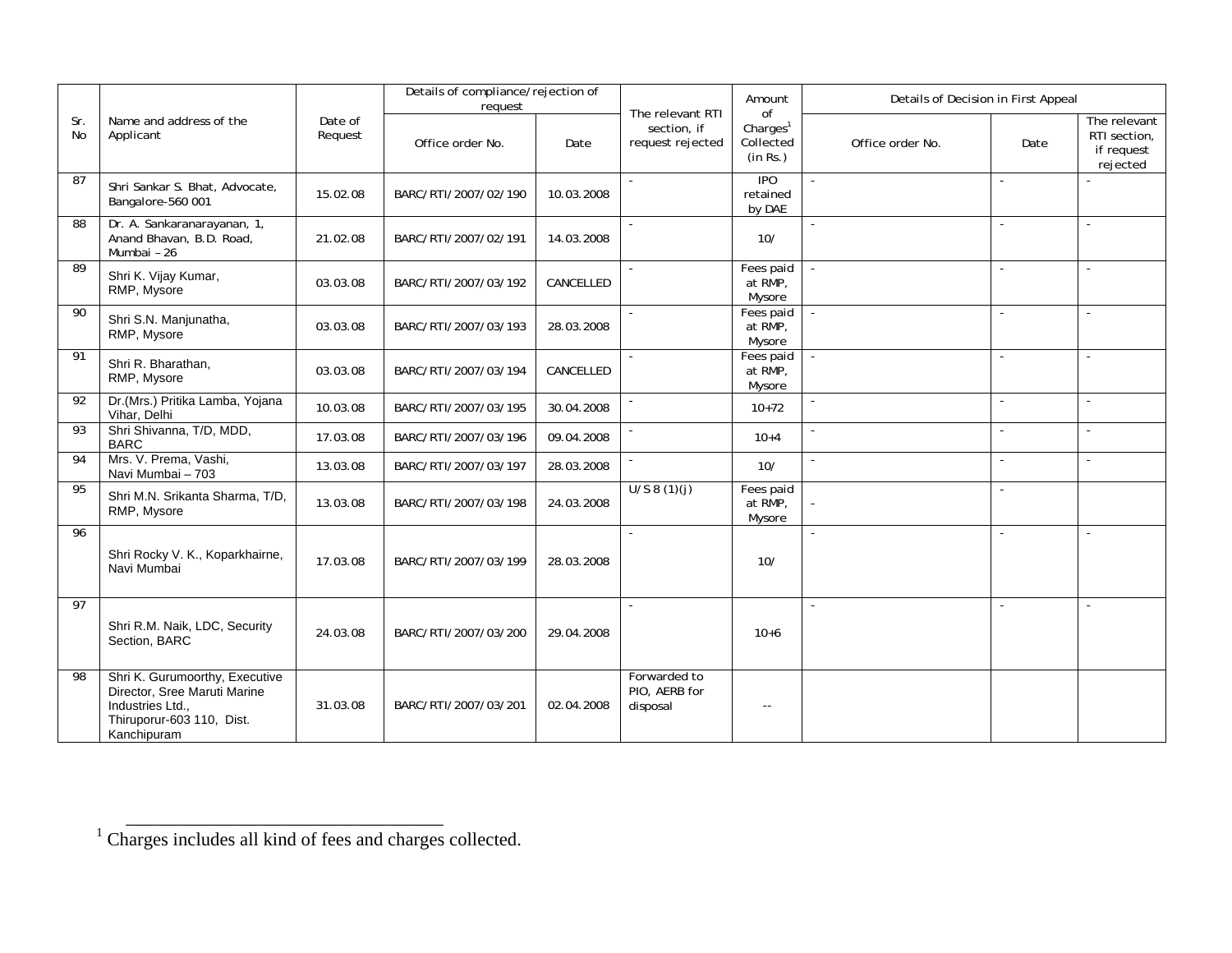## Ministry of The Contract of ATOMIC ENERGY

## ANNUAL RETURN TO CENTRAL INFORMATION COMMISSION (Under Section 25 of the Right to Information Act)

Year 2007-08 (April 1, 2007 - March 31, 2008) As on Mar 31, 2008

| S.<br>No. | Public<br>Authority<br>under the<br>Ministry | No. of<br>requests<br>Received |                        |                   |                                                                                       |     |     | Decisions where applications for Information rejected |     |     |     |     |                |     |      |      |       | Number of cases<br>where disciplinary<br>Action was taken<br>against any officer<br>in resepect of<br>administration of | Amount of<br>Charges<br>Collected<br>charges collected |
|-----------|----------------------------------------------|--------------------------------|------------------------|-------------------|---------------------------------------------------------------------------------------|-----|-----|-------------------------------------------------------|-----|-----|-----|-----|----------------|-----|------|------|-------|-------------------------------------------------------------------------------------------------------------------------|--------------------------------------------------------|
|           | 2                                            | 3                              |                        |                   |                                                                                       |     |     | $\overline{4}$                                        |     |     |     |     |                |     |      |      |       | this Act                                                                                                                |                                                        |
|           |                                              |                                | No. of decisions<br>4a |                   | No. of times various<br>provisions were invoked<br>4b<br>Sec $8(1)$<br>Other Sections |     |     |                                                       |     |     |     |     |                |     |      |      |       |                                                                                                                         |                                                        |
|           |                                              |                                |                        |                   |                                                                                       |     |     |                                                       |     |     |     |     |                |     |      |      |       | 5                                                                                                                       | 6                                                      |
|           |                                              |                                |                        | $\left( a\right)$ | (b)                                                                                   | (c) | (d) | (e)                                                   | (f) | (g) | (h) | (i) | (j)            | (9) | (11) | (24) | Other |                                                                                                                         |                                                        |
|           | <b>BARC</b>                                  | 98                             |                        |                   |                                                                                       |     |     |                                                       |     |     |     |     | $\overline{7}$ |     |      |      |       | $\overline{\phantom{m}}$                                                                                                | $1170/$ -*                                             |

**\***Charges include application fee and stationery charges wherever applicable.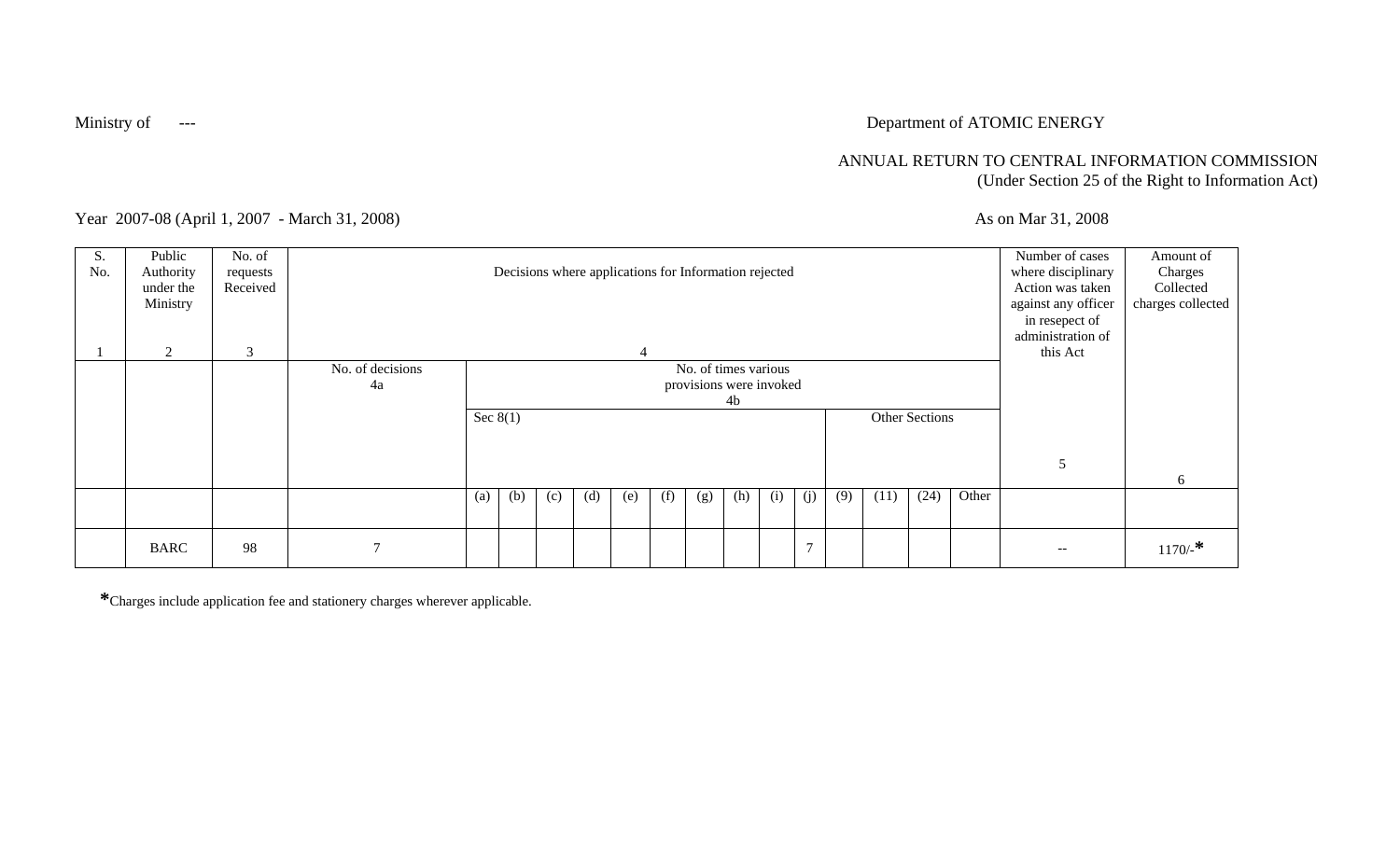Form-1A

**First Appellate Authority** (name, designation and address) Name of the Public Authority **: BHABHA ATOMIC RESEARCH CENTRE**  Shri N. D. Sharma, Controller, VI floor, Central Complex, BARC, Trombay, Mumai – 400 085

|                  |                                                                                                                   |                |                   | <b>CPIO's Disposal</b>                                     |            |                                                                                              | Decision in First Appeal |                                                     |           |                          | Decision of Second Appeal              |                              |                                                                          |
|------------------|-------------------------------------------------------------------------------------------------------------------|----------------|-------------------|------------------------------------------------------------|------------|----------------------------------------------------------------------------------------------|--------------------------|-----------------------------------------------------|-----------|--------------------------|----------------------------------------|------------------------------|--------------------------------------------------------------------------|
| Sr.<br><b>No</b> | Name and Address<br>of Appellant                                                                                  | CPIO           | Date of<br>Appeal | Order No.                                                  | Date       | Order No.                                                                                    | Date of<br>Decision      | Section<br>of RTI<br>Act, if<br>request<br>rejected | Order No. | Date                     | RTI section,<br>if request<br>rejected | Penalty<br>amount<br>ordered | Details of<br>disciplinary<br>Action<br>ordered<br>during the<br>quarter |
| $\mathbf{1}$     | Shri R. K. Gupta,<br>X3, Sector - 9, CBD<br>Belapur, Navi<br>Mumbai - 400 614                                     | S.G.Markandeya |                   | BARC/RTI/SGM<br>/04/111                                    | 11.06.2007 | 1/(21)/2006/<br>$C-96$                                                                       | 20.06.2007               |                                                     |           |                          |                                        |                              |                                                                          |
| $\overline{2}$   | Shri Mahendra<br>Vaiti,<br>Tulja Bhavani<br>House, Trombay<br>Koliwada, Near<br>Cherishwar Mandir,<br>Mumbai - 88 | D. N. Nair     | 01.03.2008        | BARC/RTI/SGM<br>/06/124                                    | 07.02.2008 | BARC/RTI/2007<br>/06/124/602                                                                 | 27.03.2008               | ÷                                                   |           |                          |                                        |                              |                                                                          |
| 3                | Shri Swagata<br>Mukherjee                                                                                         | D. N. Nair     | 26.07.2007        | BARC/RTI/SGM<br>/06/125/1008                               | 18.07.2007 | BARC/RTI/SGM<br>/06/125/1245                                                                 | 23.08.2007               |                                                     |           |                          |                                        |                              |                                                                          |
| $\overline{4}$   | Shri Ashok Kumar,<br>Deoria, Uttar<br>Pradesh                                                                     | D. N. Nair     | 21.08.2007        | BARC/RTI/2007<br>/07/129/1217                              | 20.08.2007 | <b>BARC/RTI/2007</b><br>/07/129/1417/<br>93857                                               | 24.09.2007               | $\sim$                                              |           | $\sim$                   | $\sim$                                 | $\blacksquare$               |                                                                          |
| 5                | Shri D. V. Shirke,<br>ASO, BARC                                                                                   | D. N. Nair     | 29.10.2007        | <b>BARC/RTI/2007</b><br>/09/144/1506/<br>99150             | 09.10.2007 | BARC/RTI/2007/<br>09/144/1732                                                                | 15.11.2007               | $\sim$                                              |           | $\overline{\phantom{a}}$ |                                        | $\overline{\phantom{a}}$     |                                                                          |
| 6                | Shri K. V. Nazare,<br>Pvt. Secretary (NS),<br>A&CED, BARC                                                         | D. N. Nair     | 12.11.2007        | <b>BARC/RTI/2007</b><br>/10/146/1634/<br>106758            | 31.10.2007 | BARC/RTI/2007/<br>10/146/1838/<br>117059                                                     | 03.12.2007               | $\sim$                                              |           |                          |                                        | $\blacksquare$               |                                                                          |
| $\overline{7}$   | Shri Atul c. Tawde<br>Goregaon (E),<br>Mumbai -400 063                                                            | D. N. Nair     | 17.11.2007        | <b>BARC/RTI/2007</b><br>/10/151/1670/ 05.11.2007<br>108374 |            | BARC/RTI/2007<br>/10/151/1918                                                                | 11.12.2007               | $\sim$                                              |           | $\sim$                   | $\sim$                                 | $\sim$                       |                                                                          |
| 8                | Shri A. C. Tawade,<br>Goregaon                                                                                    | D. N. Nair     | 26.11.2007        | BARC/RTI/2007<br>/10/158                                   | 27.11.2007 | BARC/RTI/2007<br>/10/158/1917                                                                | 11.12.2007               | $\overline{\phantom{a}}$                            |           | $\sim$                   | $\sim$                                 | $\sim$                       | $\sim$                                                                   |
| 9                | Shri S. Ahmed,<br>Narora, UP                                                                                      | D. N. Nair     | 12.02.2008        | BARC/RTI/20<br>07/11/161                                   | 26.11.2007 | <b>BARC/RTI/2007</b><br>/11/161/404&<br>405/121743<br>Appeal<br>Forwarded to<br><b>NPCIL</b> | 28.02.2008               |                                                     |           |                          |                                        |                              |                                                                          |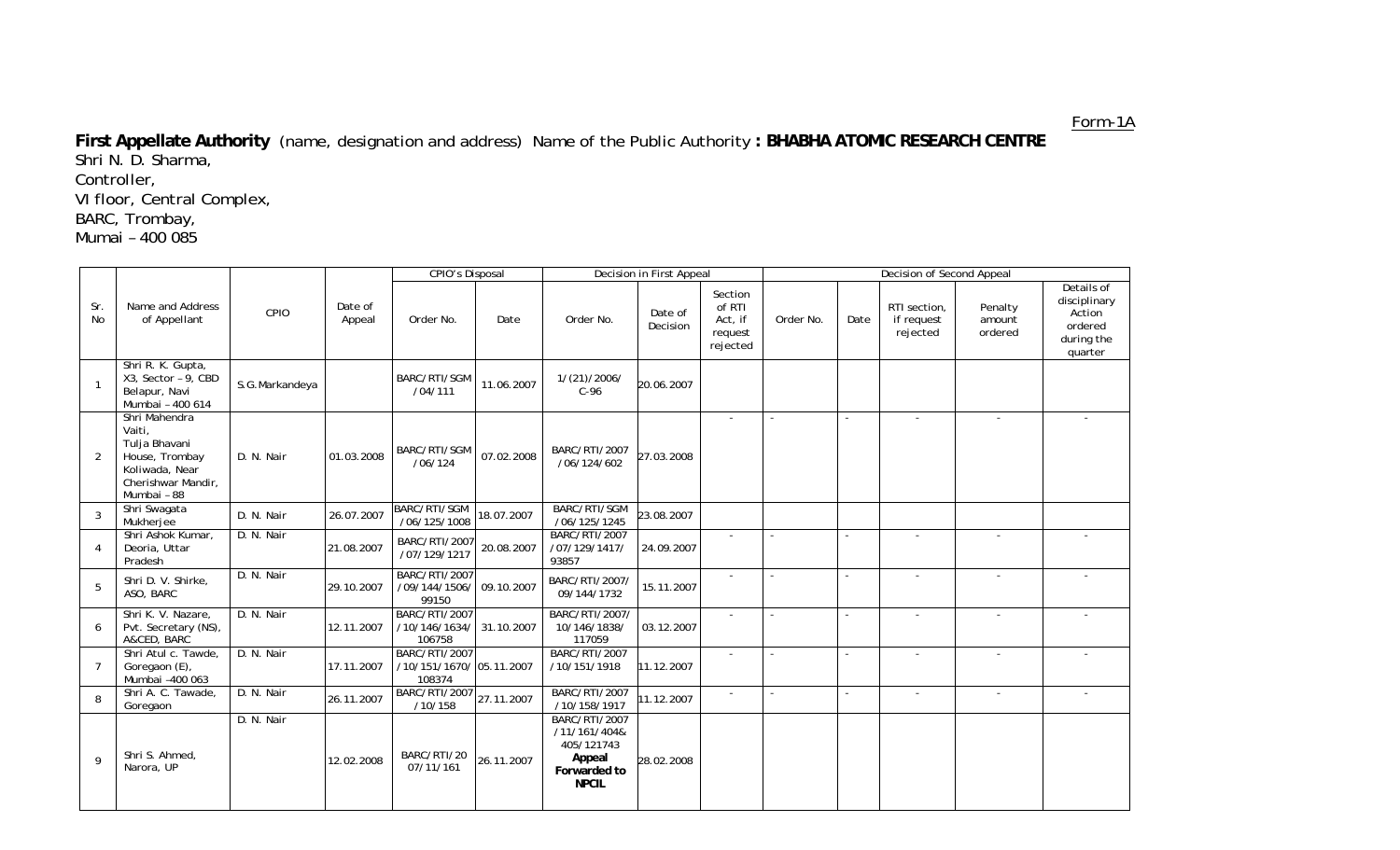|           |                                                                               |                           |                   | <b>CPIO's Disposal</b>                   |            |                                               | Decision in First Appeal |                                                     |                         |            | Decision of Second Appeal                           |                              |                                                                          |
|-----------|-------------------------------------------------------------------------------|---------------------------|-------------------|------------------------------------------|------------|-----------------------------------------------|--------------------------|-----------------------------------------------------|-------------------------|------------|-----------------------------------------------------|------------------------------|--------------------------------------------------------------------------|
| Sr.<br>No | Name and Address<br>of Appellant                                              | CPIO                      | Date of<br>Appeal | Order No.                                | Date       | Order No.                                     | Date of<br>Decision      | Section<br>of RTI<br>Act, if<br>request<br>rejected | Order No.               | Date       | <b>RTI</b><br>section,<br>if<br>request<br>rejected | Penalty<br>amount<br>ordered | Details of<br>disciplinary<br>Action<br>ordered<br>during the<br>quarter |
| 10        | Shri M. G.<br>Pednekar,<br>Fireman/B, FSS,<br>BARC                            | D. N. Nair                | 17.01.2008        | BARC/RTI/20<br>07/11/166/<br>1979/122030 | 18.12.2007 | <b>BARC/RTI/2007</b><br>/11/166/343/<br>17468 | 18.02.2008               |                                                     |                         |            |                                                     |                              |                                                                          |
| 11        | Shri M.G.<br>Pednekar,<br>Fireman/B,<br><b>FSS/BARC</b>                       | D. N. Nair                | 07.03.2008        | BARC/RTI/2007 07.02.2008<br>/01/178      |            | BARC/RTI/2007<br>/01/178/605/<br>33060        | 28.03.2008               | $\overline{\phantom{a}}$                            |                         |            |                                                     |                              |                                                                          |
| 12        | Shri Sanjiban De,<br>Shift-charge-<br>Engineer, Dhruva,<br><b>BARC</b>        | D. N. Nair                | 18.03.2008        | BARC/RTI/2007<br>/01/179/348/<br>17657   | 18.02.2008 | BARC/RTI/2007<br>/01/179/712                  | 09.04.2008               | $\overline{\phantom{a}}$                            |                         |            |                                                     |                              |                                                                          |
| 13        | Shri M.G.<br>Pednekar, F/B,<br>FSS/Ch.E.D, BARC                               | D. N. Nair                | 13.03.2008        | BARC/RTI/2007<br>/01/181                 | 13.02.2008 | BARC/RTI/2007<br>/01/181/612/<br>33415        | 28.03.2008               | $\overline{\phantom{a}}$                            |                         |            |                                                     |                              |                                                                          |
| 14        | Shri Rajkumar<br>Sharma,<br>1284/5A, Behind<br>Neelkant Petrol<br>Pump, Pipli | S.G.Markandeya 05.09.2006 |                   | BARC/RTI/SGM<br>/06/096                  | 09.06.2006 | $1(21)/2006/C$ -<br>182                       | 19.09.2006               | $\sim$                                              | CIC/WB/A/<br>2006/00897 | 10.10.2007 | $\overline{\phantom{a}}$                            | $\overline{\phantom{a}}$     |                                                                          |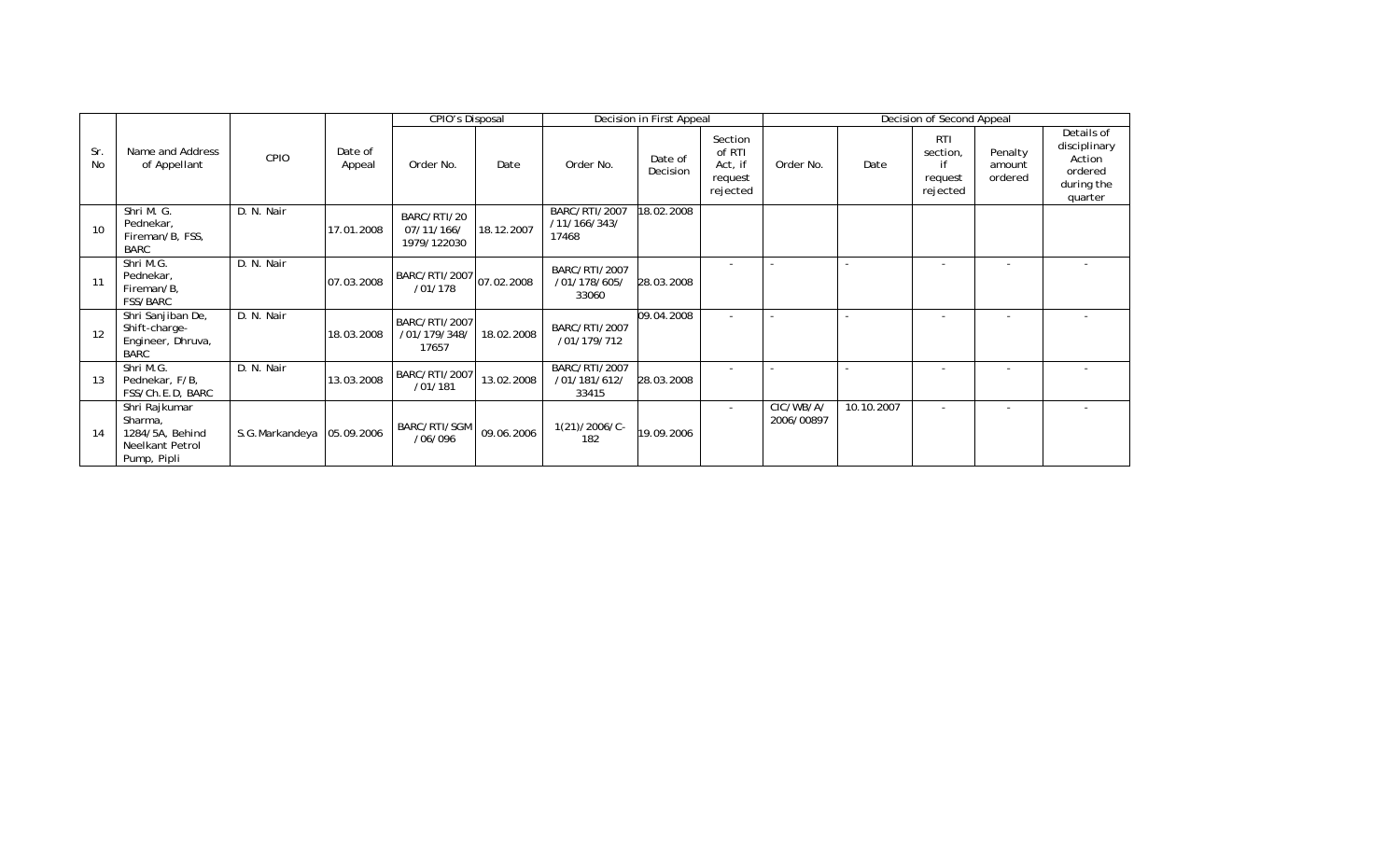## FORM II

## Quarterly Summary for CPIO's of (name Appellate Authority) for quarter ending June/Sept./Dec./Mar

| Sr.<br>No. | Name of CPIO & Address                                                                                                 | No. of<br>requests<br>Received<br>during the<br>Qtr |     |                                                                                         |  |            |  |  |  |  |  |   |  | No. of requests rejected during the quarter<br>Relevant sections of RTI Act 2005 |  |        | Amount of<br>Charges<br>Collected<br>during the<br>Quarter<br>(in Rs.)<br>$\ast$ | No. of<br>Decisions<br>received form<br>Appellate<br>Authority | No. of<br>Decisions<br>received<br>from CIC |
|------------|------------------------------------------------------------------------------------------------------------------------|-----------------------------------------------------|-----|-----------------------------------------------------------------------------------------|--|------------|--|--|--|--|--|---|--|----------------------------------------------------------------------------------|--|--------|----------------------------------------------------------------------------------|----------------------------------------------------------------|---------------------------------------------|
|            |                                                                                                                        |                                                     |     |                                                                                         |  | Sec $8(1)$ |  |  |  |  |  |   |  | Sections                                                                         |  | Total  |                                                                                  |                                                                |                                             |
|            |                                                                                                                        |                                                     | (a) | $(9)$ $(11)$<br>(c) $  (d)   (e)   (f)   (g)   (h)   (i)   (j)$<br>(24)<br>(b)<br>other |  |            |  |  |  |  |  |   |  |                                                                                  |  |        |                                                                                  |                                                                |                                             |
| 1.         | Shri S. G. Markandeya<br>Public Information Officer,<br>VI floor, Central Complex,<br>BARC, Trombay,<br>Mumbai - 85    | June $-23$                                          |     |                                                                                         |  |            |  |  |  |  |  |   |  |                                                                                  |  |        | $240/-$                                                                          | $\mathbf{1}$                                                   |                                             |
| 2.         | Shri D. Narayanan Nair,<br>Public Information Officer,<br>III floor, Central Complex,<br>BARC, Trombay,<br>Mumbai - 85 | Sept. $-19$                                         |     |                                                                                         |  |            |  |  |  |  |  | 5 |  |                                                                                  |  | 5      | $130/-$                                                                          | $\overline{2}$                                                 |                                             |
| 3.         | Shri D. Narayanan Nair,<br>Public Information Officer,<br>III floor, Central Complex,<br>BARC, Trombay,<br>Mumbai - 85 | $Dec. - 29$                                         |     |                                                                                         |  |            |  |  |  |  |  |   |  |                                                                                  |  |        | $326/-$                                                                          | $\overline{4}$                                                 |                                             |
| 4.         | Shri D. Narayanan Nair<br>Public Information Officer,<br>III floor, Central Complex,<br>BARC, Trombay,<br>Mumbai - 85  | $Mar - 27$                                          |     |                                                                                         |  |            |  |  |  |  |  |   |  |                                                                                  |  | -1     | $474/-$                                                                          | 6                                                              |                                             |
|            |                                                                                                                        |                                                     |     |                                                                                         |  |            |  |  |  |  |  |   |  |                                                                                  |  | $\tau$ | $1170/-$                                                                         | 13                                                             |                                             |

\* Amount including Application Fee & Documentation Charges.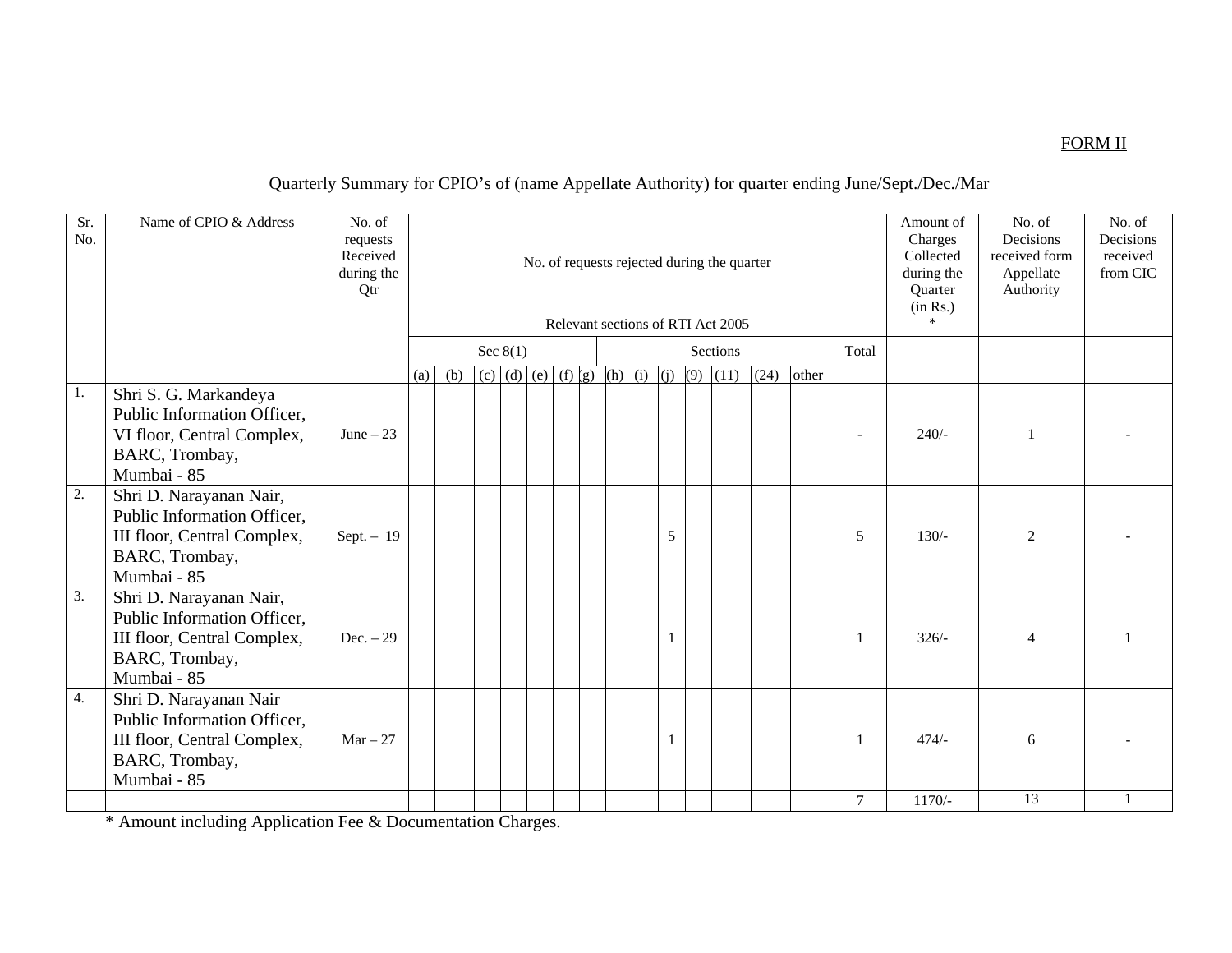### FORM II A

# Quarterly Summary of Appellate Authorities for (public Authority) for quarter ending June/Sept/Dec/Mar

| Sr.<br>No. | Name of Appellate Authority &<br>Address                                                             | No. of Appeals<br>received during the<br>Qtr |     |             |  |  |            |  |     |           |  |     |     | No. of requests rejected during the quarter |              |       |                                                                | Decisions received from<br><b>CIC</b>                                      |
|------------|------------------------------------------------------------------------------------------------------|----------------------------------------------|-----|-------------|--|--|------------|--|-----|-----------|--|-----|-----|---------------------------------------------|--------------|-------|----------------------------------------------------------------|----------------------------------------------------------------------------|
|            | Shri N. D. Sharman,<br>Controller, BARC,<br>VI floor, Central Complex,<br>BARC, Trombay, Mumbai - 85 |                                              |     |             |  |  |            |  |     |           |  |     |     | Relevant sections of RTI Act 2005           |              |       | Number<br>of<br>decisions<br>received<br>during the<br>quarter | Number of<br>cases<br>involving<br>penalties and<br>disciplinary<br>action |
|            |                                                                                                      |                                              |     |             |  |  | Sec $8(1)$ |  |     |           |  |     |     | Sections                                    |              | Total |                                                                |                                                                            |
|            |                                                                                                      |                                              | (a) | (b) (c) (d) |  |  | $(e)$ (f)  |  | (g) | $(h)$ (i) |  | (i) | (9) | (11)                                        | $(24)$ other |       |                                                                |                                                                            |
| 1.         | Quarter Ending June 30, 2007                                                                         |                                              |     |             |  |  |            |  |     |           |  |     |     |                                             |              |       |                                                                |                                                                            |
| 2.         | Quarter Ending September 30, 2007                                                                    | $\overline{2}$                               |     |             |  |  |            |  |     |           |  |     |     |                                             |              |       |                                                                |                                                                            |
| 3.         | Quarter Ending December 30, 2007                                                                     | $\overline{4}$                               |     |             |  |  |            |  |     |           |  |     |     |                                             |              |       |                                                                |                                                                            |
| 4.         | Quarter Ending March 30, 2007                                                                        | 6                                            |     |             |  |  |            |  |     |           |  |     |     |                                             |              |       |                                                                |                                                                            |